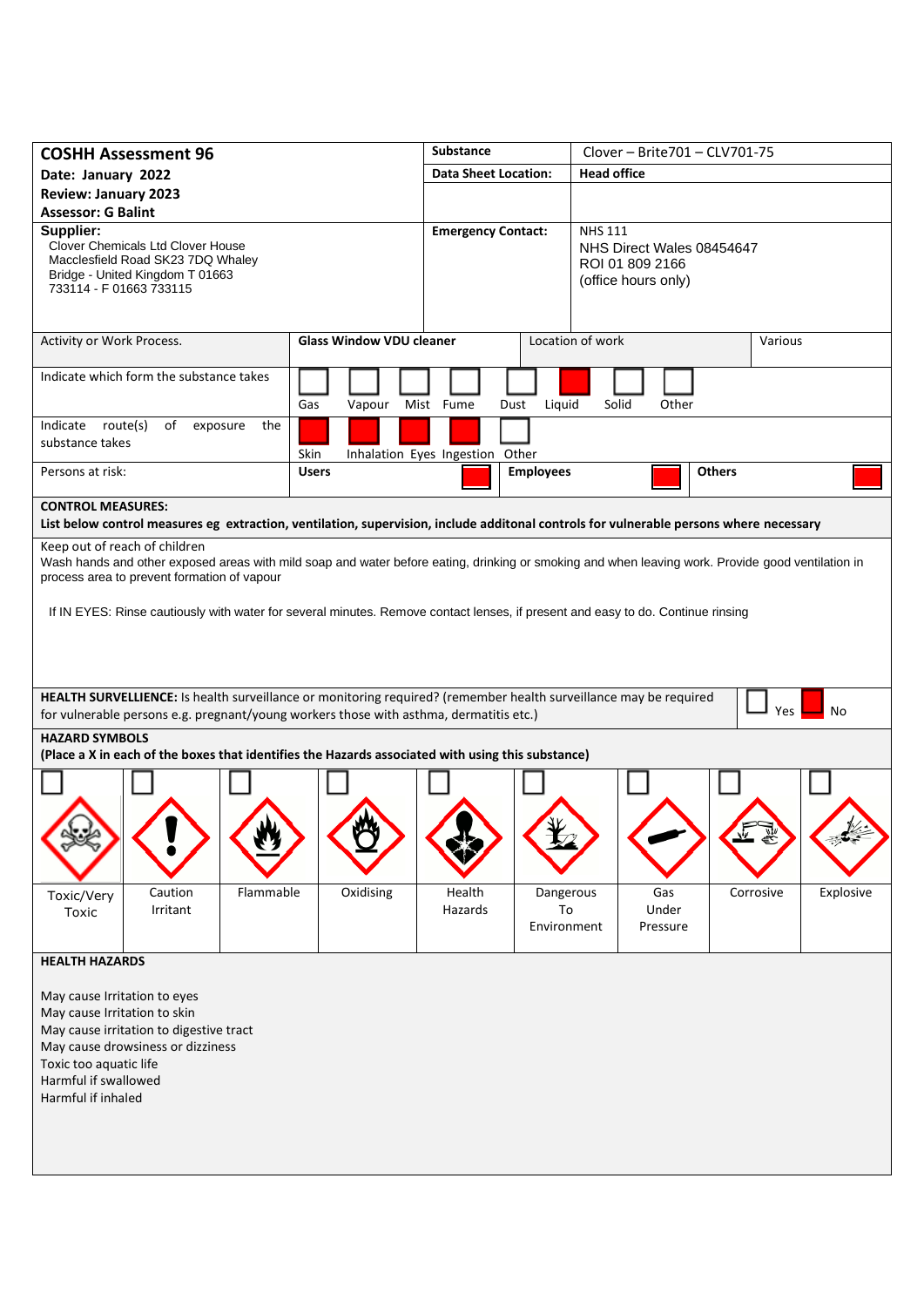| PERSONAL PROTECTIVE EQUIPMENT<br>(Place a X in each of the boxes for mandatory PPE/RPE)                                                                                                   |            |                                                                                                                                                                    |                |              |          |              |  |  |  |  |  |
|-------------------------------------------------------------------------------------------------------------------------------------------------------------------------------------------|------------|--------------------------------------------------------------------------------------------------------------------------------------------------------------------|----------------|--------------|----------|--------------|--|--|--|--|--|
|                                                                                                                                                                                           |            |                                                                                                                                                                    |                |              |          |              |  |  |  |  |  |
|                                                                                                                                                                                           |            |                                                                                                                                                                    |                |              |          |              |  |  |  |  |  |
| Dust mask                                                                                                                                                                                 | Respirator | Visor                                                                                                                                                              | Eye Protection | <b>Boots</b> | Overalls | Gloves       |  |  |  |  |  |
| <b>FIRST AID MEASURES</b>                                                                                                                                                                 |            |                                                                                                                                                                    |                |              |          |              |  |  |  |  |  |
| <b>First aid</b><br>Never give anything by mouth to an unconscious person. If you feel unwell, seek medical advice (show the label where possible                                         |            |                                                                                                                                                                    |                |              |          |              |  |  |  |  |  |
| Eye contact                                                                                                                                                                               |            | Bathe the eye with running water for 15 minutes. Consult a doctorObtain medical attention if pain, blinking or<br>redness persists.                                |                |              |          |              |  |  |  |  |  |
| Skin contact                                                                                                                                                                              |            | Remove affected clothing and wash all exposed skin area with mild soap and water, followed by warm water<br>rinse.                                                 |                |              |          |              |  |  |  |  |  |
| Inhalation                                                                                                                                                                                |            | Allow affected person to breathe fresh air. Remove casualty from exposure ensuring one's own safety whilst<br>doing so. Consult a doctor. Allow the victim to rest |                |              |          |              |  |  |  |  |  |
| Ingestion                                                                                                                                                                                 |            | Wash out mouth with water. If conscious, give half a litre of water to drink immediately.<br>Consult a doctor Do NOT induce vomiting.                              |                |              |          |              |  |  |  |  |  |
| FIRE MEASURES (Place a X in each of the boxes that can be used with this COSHH Substance)<br>THE PRODUCT IS NOT FLAMMABLE. USE FIRE EXTINGUISHING MEDIA SUITABLE FOR THE SURROUNDING FIRE |            |                                                                                                                                                                    |                |              |          |              |  |  |  |  |  |
|                                                                                                                                                                                           |            |                                                                                                                                                                    |                |              |          |              |  |  |  |  |  |
| CO <sub>2</sub>                                                                                                                                                                           |            | Water                                                                                                                                                              | Foam           |              | Powder   | Fire Blanket |  |  |  |  |  |

## **DO NOT USE WATER JET**

Storage

Observe label precautions. Keep container tightly closed. Do not handle in a confined space. Keep only in the original container in a cool, well ventilated place away from : Heat sources. Keep container tightly closed. Keep away from Sources of ignition. Direct sunlight.